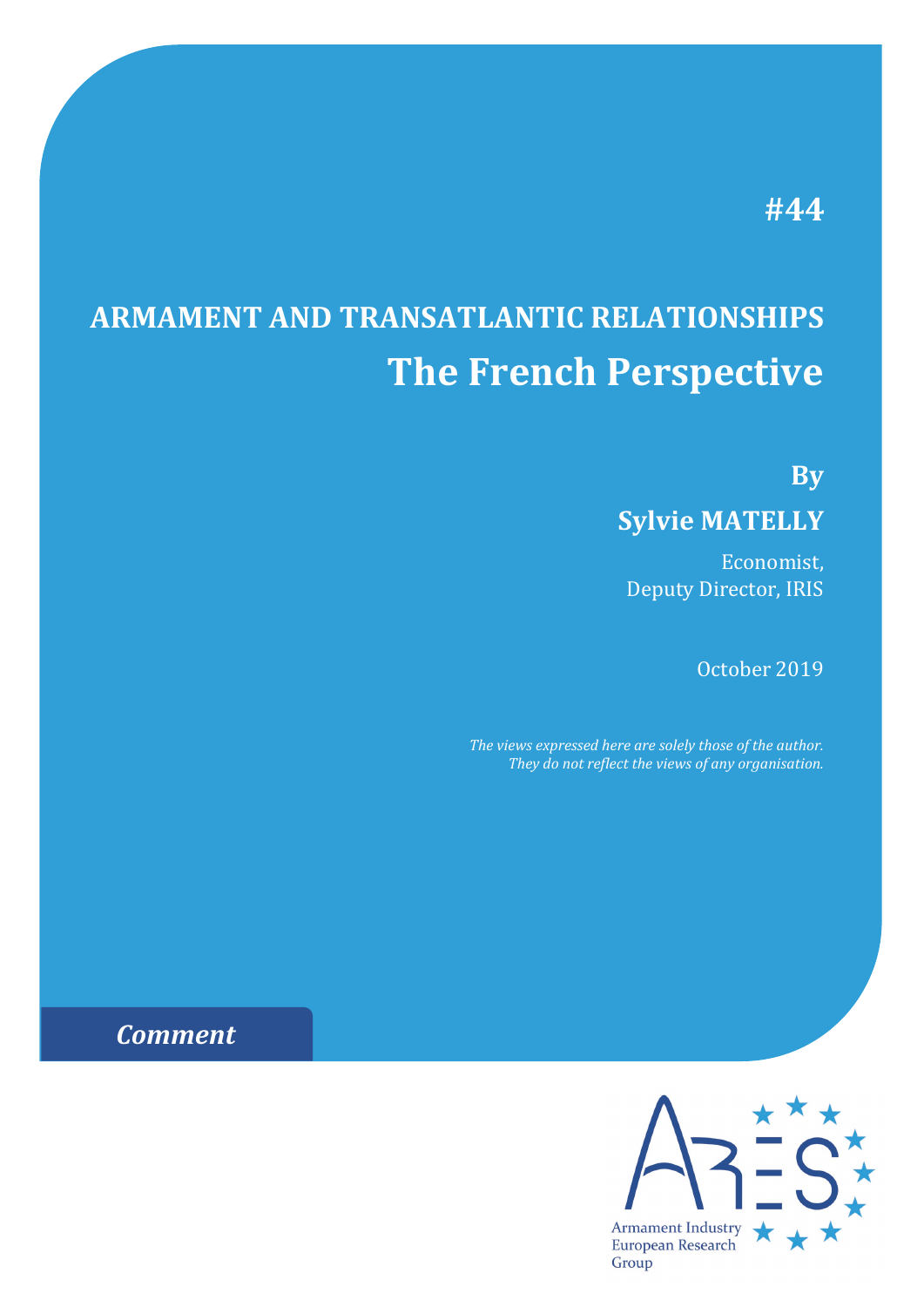### **ABSTRACT**

France has always been an ally of the US and one of the most important NATO contributors, even when it was outside NATO's integrated military command. At the same time, France is also one of the European countries convinced that the citizens must accept and act to improve their autonomy and develop their own security and defence. In this perspective, the relationship between France and the US has been animated for a long time by this will of independence and autonomy. France has always tried to preserve as large a spectrum of military, industrial and technological capabilities as possible, favouring national solutions and European cooperation and, if necessary, US cooperation.

**Keywords**: *France and US relationships, strategic autonomy, European defence and armament*

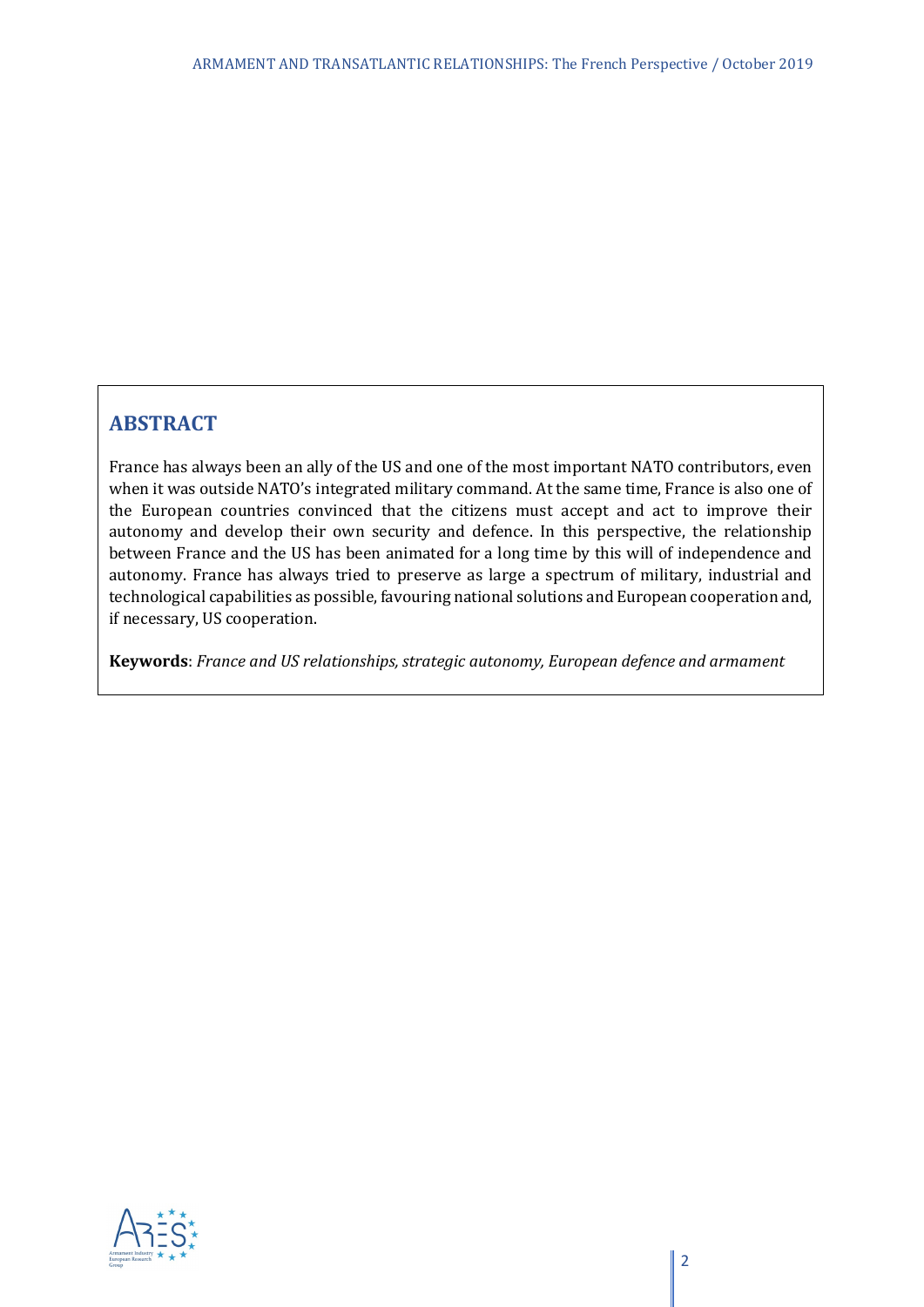merican criticism of the too weak involvement of the Europeans in their own security is not a new phenomenon. In the '60s and the '70s, this analysis, widespread in the United States, had given rise to a theoretical corpus: The Theory of Alliances. In the framework of a European security mostly security is not a new phenomenon. In the '60s and the '70s, this analysis,<br>widespread in the United States, had given rise to a theoretical corpus: The<br>Theory of Alliances. In the framework of a European security mostly<br>su have been interpreted as an answer to the US criticism against the Europeans. However, France made a radical choice when it developed an autonomous and sovereign defence policy after the crisis of Suez. One of the main decisions taken by France at that time had been to leave NATO's integrated military command in 1966.

France's original stance in the transatlantic relationship normalised in 2009 when French President Nicolas Sarkozy decided it was time for the country to come back to NATO's integrated military command. Then for about ten years, France's policies relatively followed the United States. Both countries developed their cooperation through actions such as integrating French aviators in the Strategic Studies roup of the US Air Force in 20[1](#page-2-0)1<sup>1</sup>, or the US support to provide intelligence to the French troops during operation Serval in Africa[2](#page-2-1).

However, the elections of President Trump in the US in November 2016, and of President Macron in France in May 2017, have somewhat changed the situation. As an alternative to the previous close relationship between President Obama and Chancellor Merkel, President Macron quickly positioned himself as the privileged interlocutor of President Trump in Europe[3](#page-2-2) while being a strong advocate of European defence initiatives.

Meanwhile, with President Trump, American criticisms of the Europeans have turned into threats also directed at the future involvement of the US in NATO. European defence issues were at that time at a crossroads with the UK decision to leave the EU and the various European initiatives (EDF, EDIDP, PESCO etc.) to support an improvement of the European military capabilities. Convinced European, President Macron took advantage of the situation by defending the idea that it was time for the EU countries to improve their strategic autonomy. The European army was the focal point of his discourses since an army requires a defence and security strategy, the identification of capability needs and gaps, and industrial investments to support innovation and a European DTIB.

<span id="page-2-2"></span>Marshall Fund of the United States Policy Brief N°006/2018.



<span id="page-2-0"></span><sup>1</sup> Pannier, A. (2018). La France et ses alliés les plus proches : évolutions, opportunités et défis d'un engagement multiple. Les Champs de Mars, 30 + supplément (1), 9a-17.

<span id="page-2-1"></span><sup>2</sup> Rapport d'information N°1288 de l'Assemblée Nationale déposé par la commission de la défense nationale et des forces armées en conclusion des travaux d'une mission d'information sur l'opération Serval au Mali, 18 juillet 2013. <sup>3</sup> De Hoop Scheffer A., & Quencez M. (2018), The US-France Special Relationship: Testing Macron Method, The German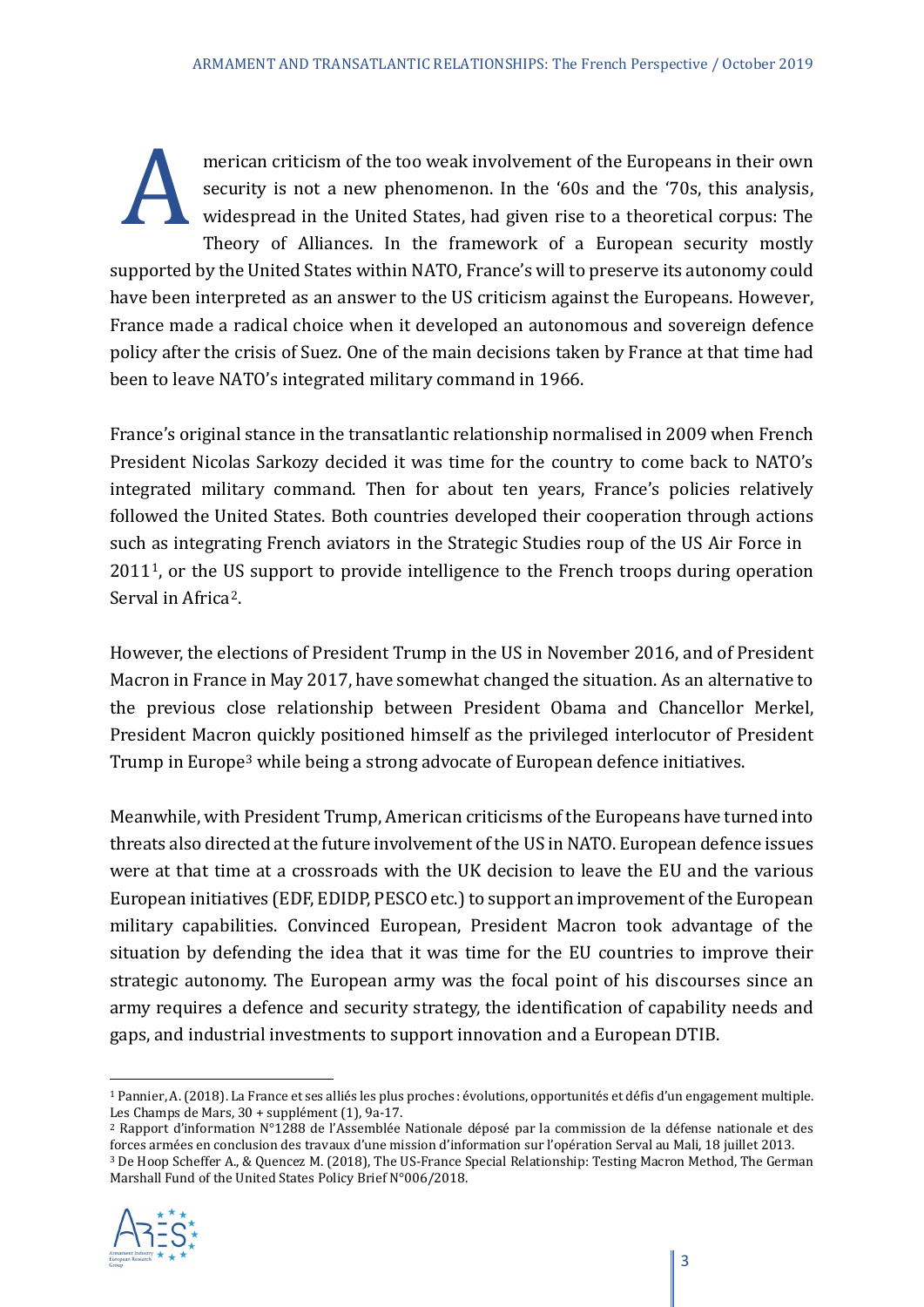Within the context previously described, it becomes clear why the demand made by the US to Federica Mogherini both shocked and reassured France at the same time[4](#page-3-0). It was a shock because it was quite difficult to understand for a country as strongly attached to the concept of sovereignty as France that another country, moreover an ally, could be so directive and condescending<sup>5</sup>. It also reassured France because America's ire was seen as a sign that Americans were beginning to believe in Europe's will to strengthen its own defence capabilities, and to fear the effects it could have on the US leadership in Europe. The French authorities preferred not to react officially to the US letter nor to the answer sent by the Commission. However, the EU answer corresponded fully to the French official position whereby the EDF and PESCO would reinforce the European pillar in NATO and consequently, may not threaten the US.

France has long been convinced that being too close and dependant to the US for its security may threaten its operational and industrial capabilities, slow down European integration, reduce interoperability within NATO and limit the European autonomy. This is why France has limited its cooperation with the US in the field of armament to the bare necessities. The country has always had a pragmatic (sometimes even opportunistic) approach of its relationship with the US with several concerns in its line of sight:

- European industrial cooperation was systematically given priority over foreign cooperation. Consequently, industrial cooperation with the US was limited to cases for which the French DTIB might find an advantage in terms of capabilities without losing its skills and know-how. It would have been for example totally unthinkable for France to be associated to the US F-35 programme. Moreover, cooperation between American and French companies had not been very convincing (see for example the case of MEADS anti-missile system or the NATO frigate in the '90s);
- Off-the-shelf purchases limited to situations where the French industry is not yet able to provide the equipment (cases of the General Atomics' UAVs MALE MQ-9 Reaper or Lockheed Martin's C130 J) or when investments would have very limited interest due to the cost of such investments, or because it is impossible to design or build the equipment in Europe (Awacs airplane);
- Another mobile limiting the cooperation between the French and US industries may be found in the will of the French administration to preserve its autonomy in

<span id="page-3-1"></span><sup>5</sup> Conway-Mouret H. (2019), *The Americans are trying to undermine Europe's efforts to become more autonomous over security, The Financial Times*, April, 11.



<span id="page-3-0"></span><sup>4</sup> See the letter sent to Federica Mogherini, High Representative of the EU for Foreign Affairs and Security Policy by Ellen M. Lord, Under Secretary of Defense for Acquisition and Sustainment and Andrea L. Thompson, Under Secretary of State for Arms Control and International Security, May 01 2019[, https://int.nyt.com/data/documenthelper/1073-19-5-1-02](https://int.nyt.com/data/documenthelper/1073-19-5-1-02-letter-to-hrvp-moghe/6cdebd319d226b532785/optimized/full.pdf) [letter-to-hrvp-moghe/6cdebd319d226b532785/optimized/full.pdf](https://int.nyt.com/data/documenthelper/1073-19-5-1-02-letter-to-hrvp-moghe/6cdebd319d226b532785/optimized/full.pdf)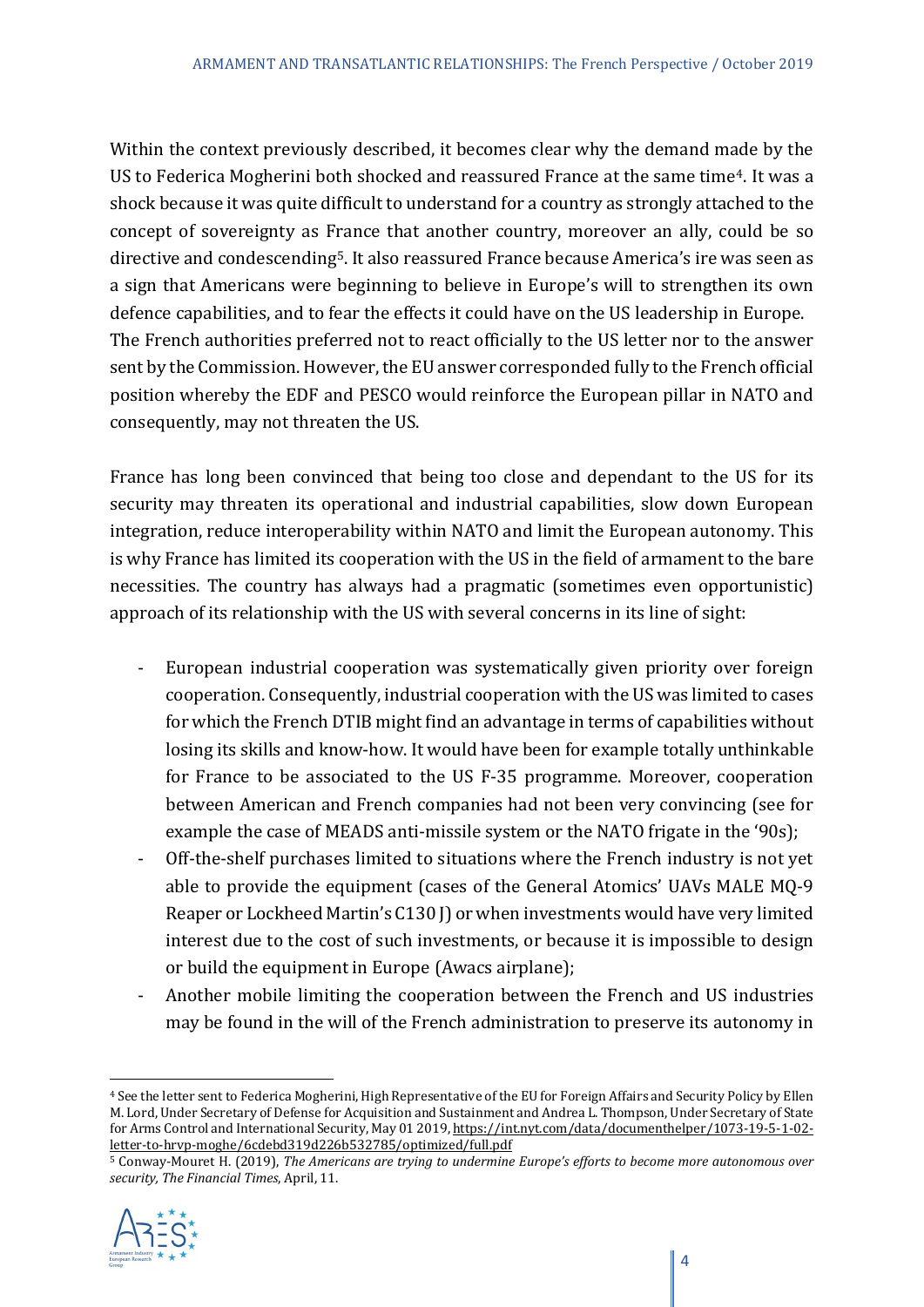its exports policy and use of French equipment, ITAR regulation being considered too restrictive.

In this context, France imports relatively few US armaments and ranks only seventeenth on the list of US customers for arms procurements<sup>[6](#page-4-0)</sup>.

Despite budgetary pressure, President Macron has committed to preserve and improve the full spectrum of military capabilities and to reach NATO's defence spending target of dedicating 2% of the GDP to military spending in 2025. As France has always been a major contributor of troops to NATO military operations, and a financial contributor to the alliance, this French commitment should reinforce NATO's allies' confidence in the French involvement to improve European security within NATO and the EU. However, this effort will be difficult to explain in France if it does not lead to support sovereignty, freedom of will, conservation, and development of European capabilities. In that perspective, Europe must define a more balanced relationship with the US that would strengthen industrial and technological skills in Europe, in order to reduce the gap between US and Europe capabilities in NATO. This is not only about defence issues or strategic autonomy, but, in an increasingly competitive world, it is also about the future of the European industry, of innovation in Europe and finally, prosperity, wealth and security in the future.

<span id="page-4-0"></span><sup>6</sup> Belin J., Hartley K., Lefeez S., Linnenkamp H., Lundmark M., Masson H., Maulny J.-P.& Ungaro A. (2017), Defence Industrial Links between the EU and the US, Ares Group Report #20, Septembre 2017.

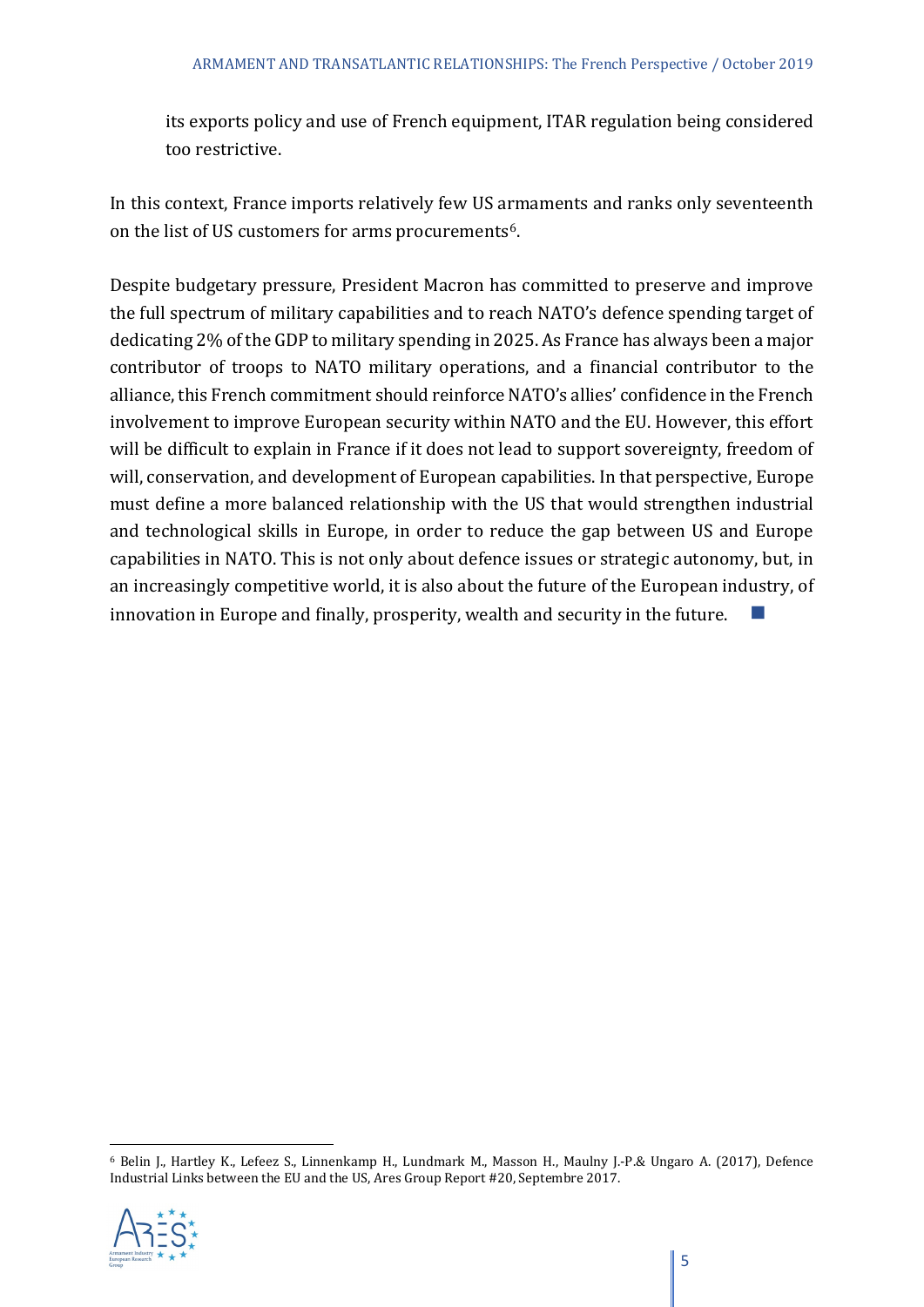#### **REFERENCES**

Barrie D., Barry B., Béraud-Sudreau L., Boyd H., Childs N., & iegerich B. (2019), Defending Europe: scenario-based capability requirements for NATO's European members, The International Institute for Strategic Studies, April 2019

Belin J., Hartley K., Lefeez S., Linnenkamp H., Lundmark M., Masson H., Maulny J.-P. & Ungaro A. (2017), Defence Industrial Links between the EU and the US, Ares Group Report #20, Septembre 2017

Belkin P. (2018), France and US-French Relations: In Brief, Congressional Research Service Report N°7-5700, April 19, 2018

De Hoop Scheffer A., & Quencez M. (2018), The US-France Special Relationship: Testing Macron Method, The German Marshall Fund of the United States Policy Brief N°006/2018

Kunz B. (2018), The three dimensions of Europe's defense debate, The erman Marshall Fund of the United States Policy Brief n°024/2018.

Mauro F., & Jehin O. (2019), Défendre l'Europe, Playdoyer pour une armée européenne, nuvis, Paris

Pannier, A. (2018). La France et ses alliés les plus proches : évolutions, opportunités et défis d'un engagement multiple. Les Champs de Mars, 30 + supplément (1), 9a-17

Parly F. (2019), The US-French relationship in a changing world, Paper presented at the meeting, speech delivered by the French Minister of Defense at the Atlantic Council in Washington, March 18, 2019

Rapport d'information N°1288 de l'Assemblée Nationale déposé par la commission de la défense nationale et des forces armées en conclusion des travaux d'une mission d'information sur l'opération Serval au Mali, 18 juillet 2013.